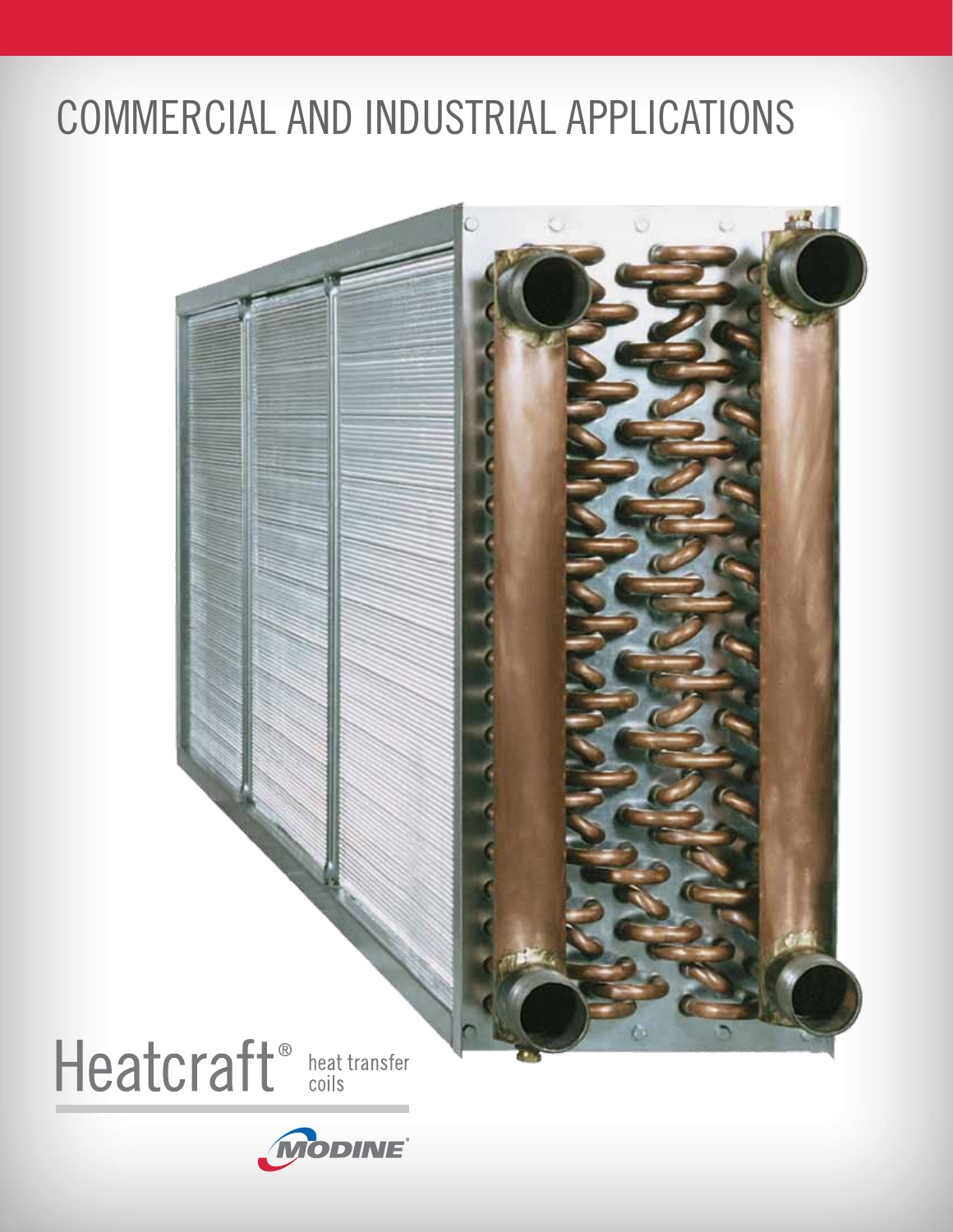## Partnership Successes



Thunder Horse. In a challenging world of oil exploration, we assisted DWD International in development and design of the air equipment for the world's largest semi-submersible oil platform (the size of a modern football stadium). Working closely together, we developed condenser coils that not only cooled the

control room and motor control center but also the living quarters for the 229 people on board.

Heatcraft answered the call for Florida's Premier Cruise Lines when cooling coils in two of the line's ships, the *Majestic* and the



*Atlantic*, froze while they were dry-docked in Maryland. Replacing 46 differentsized coils, Heatcraft came through and both ships sailed on schedule.

Located at Ames Research Center in Mountain View, California, NASA's wind tunnels use 240,000 horsepower engines to



produce the airflow needed to simulate flight for the testing of US commercial and military aircraft. The high-powered engines raise the air temperature inside the tunnels to over 400°F. Specially designed cooling coils must be used to quickly cool the internal air back down to 100°. After over 40 years of operation, the cooling coils had simply worn out. Heatcraft

replaced over 40 coils with ones that were more efficient and had improved air-flow characteristics.

The Butler-Warner Power Plant in North Carolina - the world's



largest thermal energy storage (TES) project to date - depends on half-amillion feet of stainless steel tubing in 112 Heatcraft custom coils to help cool air used in generating electricity. The 112 cleanable Heatcraft coils were custom-made, delivered and installed one week ahead of schedule.



Heatcraft retrofitted 216 coils in the Sears Tower, Chicago (one of the largest commercial office buildings in the world) one year earlier than originally scheduled - under budget and without any tenant shutdown.

Technicians lower one of 16 made-to-fit replacement coils constructed by Heatcraft for Boston's World Trace Center. Since



the center's main hall is booked all-year round for conventions, trade shows and special events, the coils had to be scheduled for delivery on Friday so that installation could be done when the convention center was empty.

The Mississippi Baptist Medical Center - a 650-bed facility in Jackson - relied on Heatcraft replacement coils to help supply air



at a constant 55°F to a total of 720,000 square feet. Since the replacement, patient complaints have dropped "off the charts".

The environmental testing chamber at McKinley Climatic Laboratory at Eglin Air Force Base depends on custom-



installed Heatcraft coils to test the durability and performance of aircraft and weapon systems at temperatures as low as -65°F.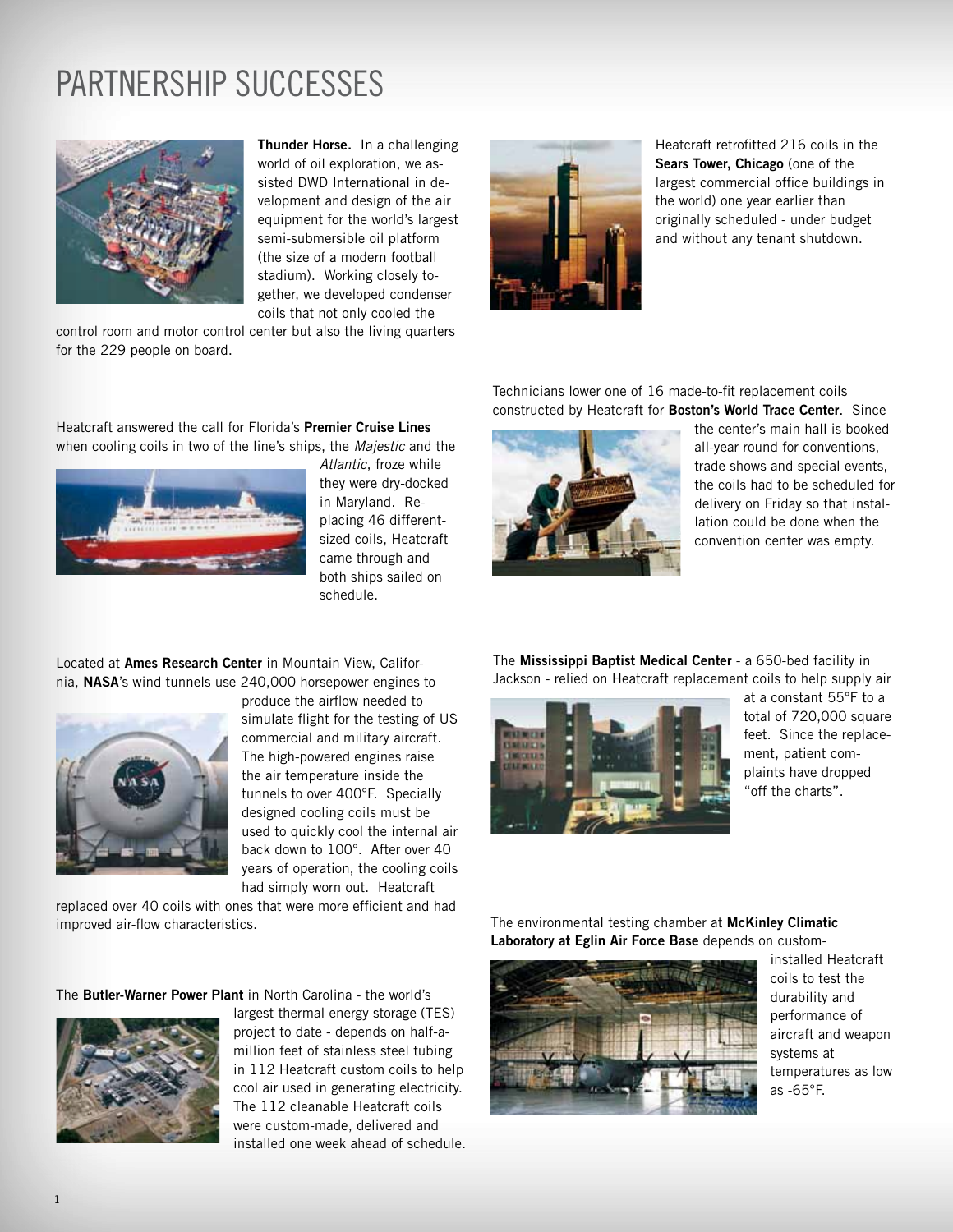### Custom made coils



#### Fluid Coils

A large variety of drainable circuiting options and many different materials and thicknesses make this a good choice for most general heat transfer applications.



#### Desaturation Coil

Two coils in one provide a combination of cooling and reheating in one common case that will both dehumidify and reheat the same air to the desired levels. Used in comfort cooling applications such as hospitals, clean rooms and science or research laboratories.



#### Modular Two-Piece Fluid Coil

Modu-Coil is a modular fluid coil that offers the ideal replacement solution for times when there is no space to maneuver the coil into its final location. The modular coil concept not only makes installation in tight spaces much easier, damage is minimized because transporting the coil is less cumbersome and the sections fit easily on job site elevators as well.



#### Booster

This can be used for most heating applications. We offer a wide variety of casing configurations including fully flanged, slip & drive, or end plates only.



#### High-Pressure Cleanable

Designed for fluid applications with higher operating pressure. Removable heads on both ends allow for internal tube cleaning without clogging the ends of the coil tubes. Tubes can be constructed of copper, cupro-nickle, stainless steel or carbon steel. Fins can be constructed of aluminum, copper, carbon steel and stainless steel.



#### In-Stock

Our in-stock coils are available in two casing styles and many different sizes. Coils are one or two-row, with case styles of 'slip and drive' (SD) or 'fully cased' (HC). Stock steam coils are also available in single row with pitched casing for both horizontal and vertical airflow.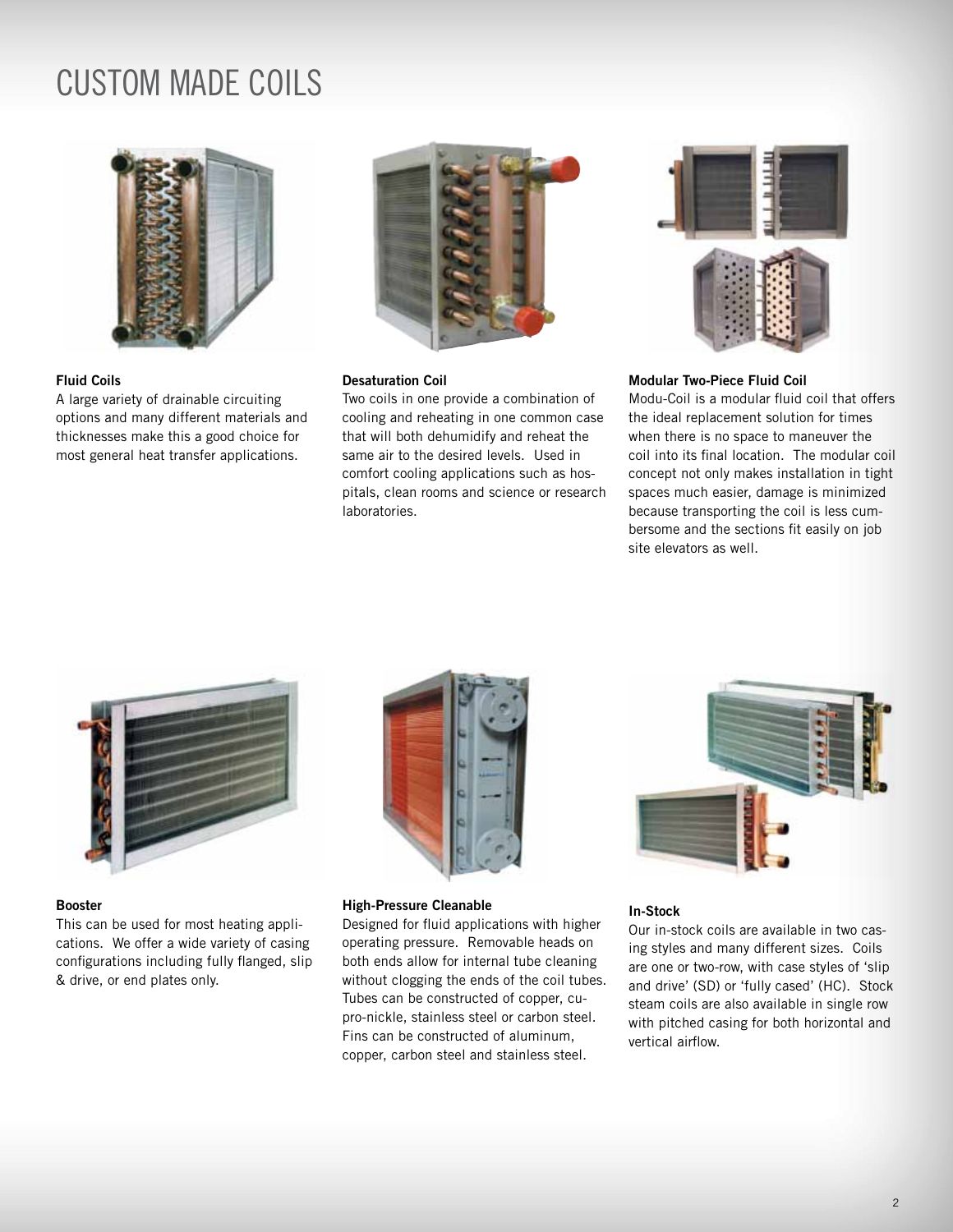### Custom made coils





#### Cleanable

The standard type "W" coils can be made cleanable by installing cleanable plugs for each tube.

#### Cleanable

Cooling and heating: 4, 6, 8, 10, or 12-row coils are furnished with removable carbon steel heads on either one or both ends. One or two rows are furnished with removable brass threaded plugs on either or both ends.

#### DX (Direct Expansion)

Single, dual or quad compressor circuits allow precise capacity control. Unique interlaced circuiting options assure uniform refrigerant distribution over the entire face area of the coil. Wide fin spacing availability reduces the affect of frost build-up on low temperature applications.



#### Steam

Standard or steam-distributing construction is available for both high and low-pressure applications. Same or opposite end connections can be specified.



#### Condenser/Heat Reclaim

High-side refrigerant coils are individually engineered to customer requirements. Fin spacing, circuiting and design can be varied to assure performance while maintaining air and tube-side pressure-drop limitations.



#### M.A.R.C.

(Modular Auxiliary Removable Coil Unit) This replaces existing coil sections. The coil is removable through an access panel. It can be supplied with galvanized or stainless-steel casing, a stainless-steel drain pan and with single or double-wall insulation. This unit can be used for auxiliary/ supplementary heating/cooling, as well as to add to make-up air units. An optional internal filter rack with an access door is also available.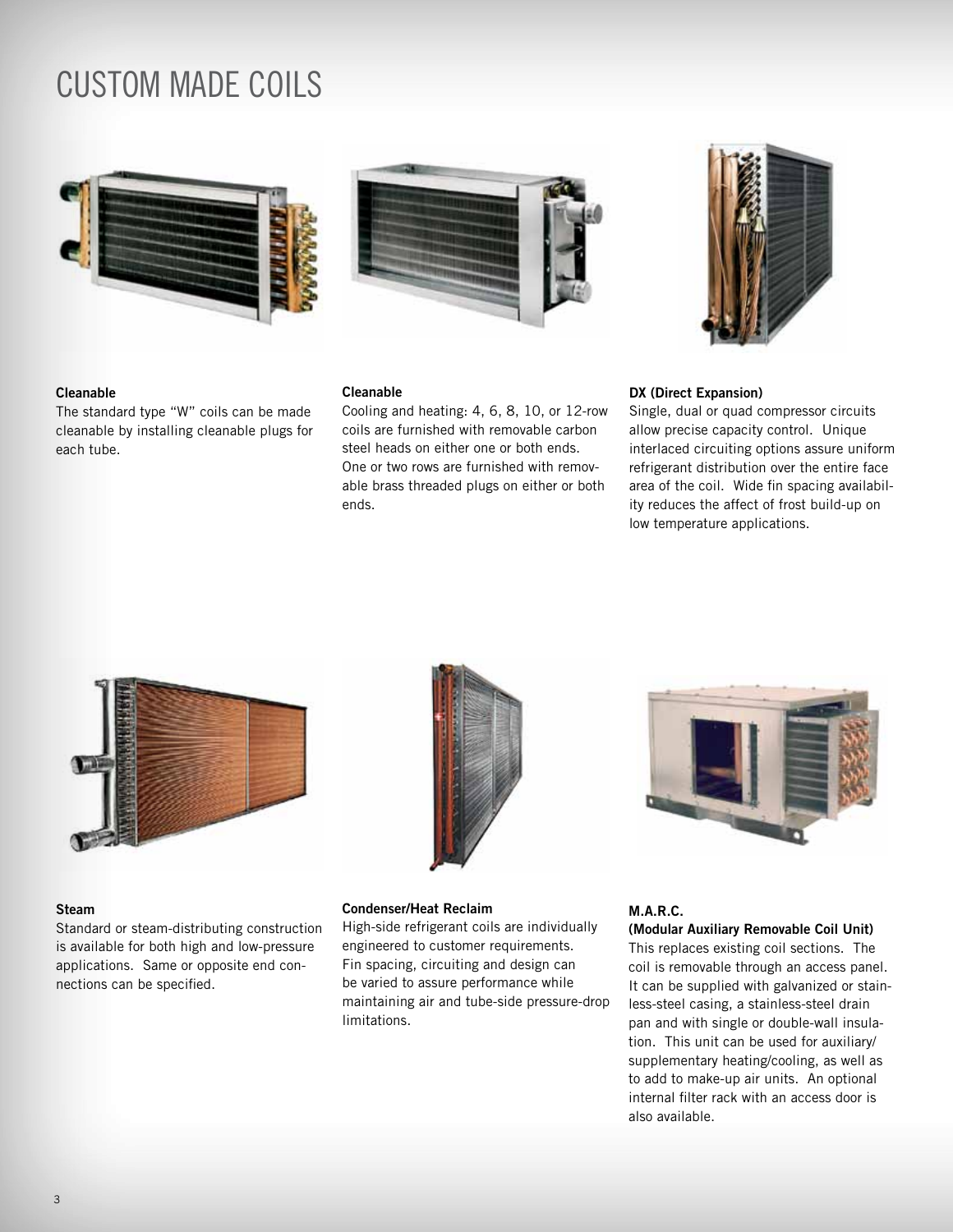### Custom made coils



#### Drain Pan

The drain pan is constructed with a minimum of 16-gauge 204L stainless steel with option for 316L. It features welded corners and is built per ASHRAE standard.



### Mist Eliminator

The mist eliminator allows for higher-than-normal air flow without concern of moisture carry-over. It allows for reduction of the face size, thus lowering the cost of the coil, with a minimal increase in air pressure drop.

#### Thermostatic Air Vent & Vacuum Breaker

The thermostatic air vent allows the system to purge itself of non-condensable gases (Air). As demand on a steam coil is reduced and the steam condenses to a liquid, a vacuum breaker is created. The addition of a vacuum breaker is created. The addition of a vacuum breaker will allow the coil to drain the liquid from the coil and keep the coil from a freezing condition. As the demand for heat returns, it will help eliminate a water-hammer condition.

#### **Auto** Real-

| <b>Construction</b>                     |   |                      |    | College                    |                                |    |
|-----------------------------------------|---|----------------------|----|----------------------------|--------------------------------|----|
| <b><i><u>bom/Description</u></i></b>    |   | <b>Default #1</b>    |    | <b>New quantity</b>        |                                |    |
| <b>Calls per bank</b>                   |   |                      |    | <b>Casing material</b>     | <b><i><u>Selection</u></i></b> | ۰  |
| Cash Multi-                             |   | <b>Cast Stendard</b> | ٠  | <b>Casing twee</b>         | Flangest                       | ٠  |
| <b>Tube G.S.</b>                        |   | w                    | ., | <b>Connection material</b> | <b>Earloan Steel</b>           | ۰  |
| File squaring                           | w | <b>Indiana</b>       | ٠  | <b>Connection haw</b>      | <b>MPT</b>                     | ٠  |
| <b>Base</b>                             |   | <b>Cap Giovinna</b>  | ٠  | <b>Hand</b>                | GW.                            | ٠  |
| <b>For surface</b>                      |   | <b>Detinine ABC</b>  | ٠  | <b>Fricing Multipler</b>   |                                |    |
| <b>Circleding</b>                       |   | Colimias             | ۳  | Enating                    | <b>None</b>                    | ¥) |
| Fin height                              |   | 36.00                | ٠  |                            |                                |    |
| <b>Figured length</b>                   |   | 65.05                |    | <b>Allue opposite ands</b> |                                |    |
| <b>Tubing meternik</b>                  |   | 0.020 Copper         | ٠  | Label Wit                  |                                |    |
| Fire muterial                           |   | 0.0075 Abuntinum     | ٠  | <b>Chair heates</b>        |                                |    |
| <b>Connection size</b>                  |   | <b>Dadimina</b>      | ٠  | Mounting heles             |                                |    |
| Convention sts                          |   |                      | ۰ı | <b>Migh pressure</b>       |                                |    |
| <b><i><u><u>Referencing</u></u></i></b> |   |                      |    | <b>Tuke females</b>        |                                |    |
|                                         |   |                      |    | Mutature plintetador       |                                |    |



#### Coil Calc

Coil Calc is a coil selection and rating program for coils utilizing 0.375", 0.500" and 0.625" tubing for fluid, condenser and evaporator applications and 0.625" and 1.00" tubing for steam applications. This program allows the user to generate a complete submittal package, including the following: Performance Data, Coil Schedule, Certified Approval Drawings

#### The Air Conditioning, Heating, and Refrigeration Institute (AHRI)

AHRI is an independent, no-profit organization dedicated to ensuring that heating and cooling equipment lives up to it's performance ratings. AHRI continually develops Standard 410 and monitors participants' coil-performance ratings. Because of its voluntary, non-profit status, it is recognized as the industry authority on product-rating procedures and performance monitoring. Heatcraft coils are AHRI certified, showing our confidence in what we build. Coupled with our timely delivery, we have a tradition of satisfying our customers.